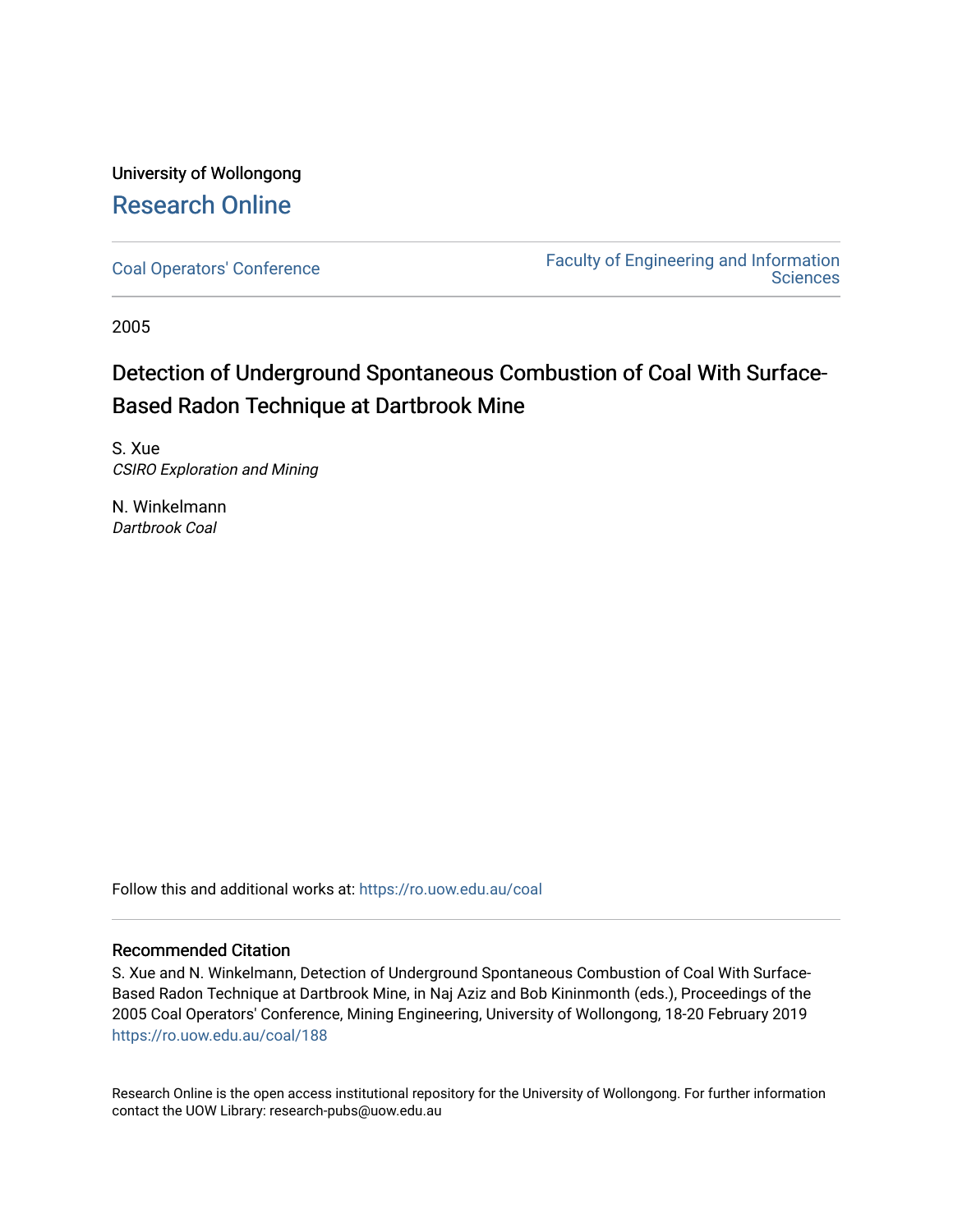# **Detection of Underground Spontaneous Combustion of Coal With Surface-Based Radon Technique at Dartbrook Mine**

**S Xue1 and N Winkelmann2**

#### **ABSTRACT**

Underground coal heating is a significant hazard in some coal mines. The broad principles of how underground coal heatings occur is reasonably known, however the technique for locating the heatings in often inaccessible goaf has been proved to be difficult. Since 2002, CSIRO, with the support of the Australian Coal Association Research Program (ACARP) has been undertaking investigations to apply and develop innovative surface-based radon technique for locating the underground heatings in Australia. This paper presents the progress of the investigation.

## **RADON TECHNIQUE**

The surface-based radon technique was initially developed by Taiyuan University of Technology, China in 1992. The technique was then commercially used to locate underground heatings in 1995. Since then, it has been used to locate more than 30 underground heatings in China, and great success has been claimed.

#### **Principles**

Radon-222 (Rn-222) gas occurs naturally as a decay product of the long-lived uranium-238 that is a common rare element in rock/coal/soil strata. Rn-222's emanation ratio from strata is influenced by many factors such as its lithology, mineral particle size, porosity, surrounding stress, ground hydrology, and temperature. However the degree of the influence by these factors is quite different on different types of rocks/coal/soils.

- 1. CSIRO Exploration and Mining, PO Box 883, Kenmore Qld 4069.
- 2. Dartbrook Coal, PO Box 517, Muswellbrook NSW 2333.

Limited experimental investigations indicate that the temperature has a significant influence on Rn-222's emanation ratio from coal. Figure 1 shows the experimental results of temperature dependence on the emanation ratio from coal for the range of  $20^{\circ}$ C to  $260^{\circ}$ C.

The transport of radon and other gases through the earth is a well documented phenomenon. For example Kristiansson and Malmqvist (1982), demonstrated that a radon anomaly could be located at the surface above a strong radium source placed in a mine some 150 m vertically below with intermediate strata of quartzite and shale. Since then many studies have demonstrated that the earth is continuously exhaling gases, including short-lived radon (t1/2 = 3.8 days). Mineral exploration makes use of the gas transport by looking for weakly adsorbed trace metals in soils which are carried by the gas to the earth's surface.

More contentious has been the determination of the mechanism that permits and drives this gas transport. The most widely recognised theory considers that the flow takes places as microbubbles driven by gas pressure differences. These gas bubbles, comprising mainly  $CO<sub>2</sub>$  and  $CH<sub>4</sub>$  could then carry other rare gases (eg radon) as well as Au, Cu, Pb, Zn, etc (Zhou *et al*, 2003). Several laboratory tests have been reported to confirm that small gas bubbles can in fact act in the proposed manner (Varhegyi *et al*, 1992; Etiope and Lombardi, 1996).

Many authors still report the transport of gas over large distances through seemingly impervious rock layers as 'strange'. Radon, in particular is the most puzzling as its transport must happen very rapidly and the driving force for such rapid flow is difficult to imagine. An alternative model has been recently proposed to explain rapid movement which is based on quantum mechanics and models the behaviour of a particle bound in a potential well (Holub and Smrz, 2002). Deformation of the well



FIG 1 - Temperature dependence of radon emanation from coal (Wu, 1995).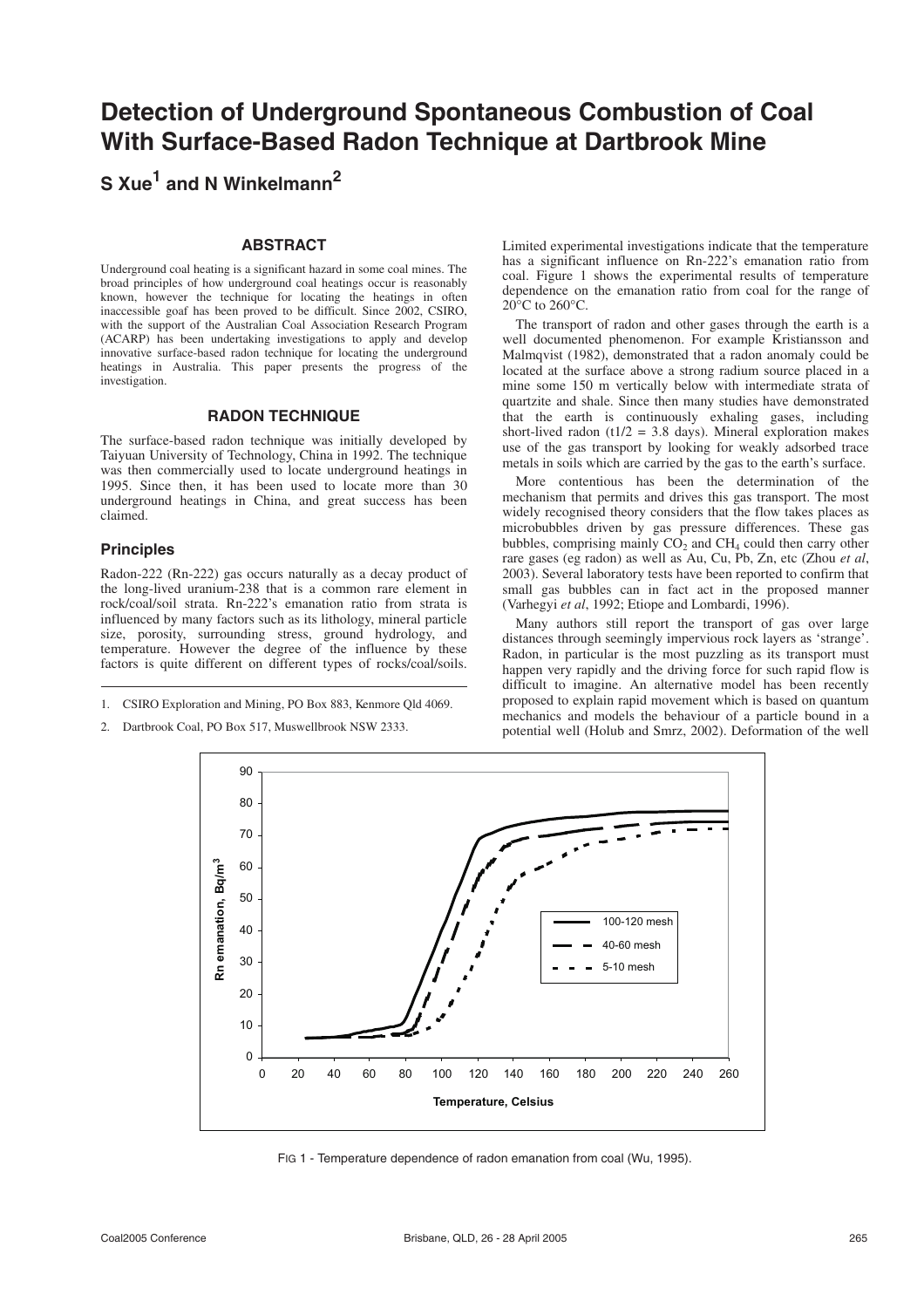within impenetrable walls of a microcrack leads to the probability of localisation of the particle near the end of the crack. These authors have also identified the common occurrence of geoaerosols (Holub *et al*, 2001) in gases emanating into caves. These aerosols carry both radioactive and inert elements into the air space. One aspect of these geogases is that radioactive decay and radon play a fundamental role in their formation and release. Suggestions have been made that it is radioactive decay that causes the nucleation centres in formation waters, supersaturated with gases.

#### **Operation**

The technique employs an alpha detector and alpha cups. The detector is a portable, battery powered 'alpha counting' detector with an ionisation chamber for detecting alpha radiation of radon and its daughters. The cup, also called 'alpha cup', is an open-end plastic cup with a sorbent coating on its internal surface. Radon and its daughters are adsorbed and deposited on the internal surface of the cup. The working principle of the detector is shown in Figure 2, and the alpha cup and radon detector are shown in Figures 3 and 4 respectively.

The operational aspects of the technique is fairly simple. The operation steps include:

- 1. select the detection area and design surface grids of measurement points;
- 2. dig holes at the points (about 30 cm in diameter and 40 cm in depth) and place alpha cups upside down;
- 3. bury the cups for at least four hours and then recover them for on-site measurement with the detector; and
- 4. process the measurement data with a specially developed software.

## **DEMONSTRATION OF THE RADON TECHNIQUE IN AUSTRALIA**

In 2002, the Australian Coal Association Research Program (ACARP) sponsored a project C12005 to investigate and demonstrate the radon technique. The main objectives of the project were to:

- 1. investigate the technique and gain a detailed understanding of the technique and its applications; and
- 2. demonstrate the technique at Dartbrook mine.

The project was successfully completed in September 2003 and the details and results of work carried out under the project were reported to ACARP (Xue, Balusu and Worrall, 2003). The main conclusions are summarised below:

- The specific principle of the radon technique for locating underground heatings from surface needs to be further investigated.
- 2. The radon technique was demonstrated in two areas of suspected heatings at Dartbrook mine. The first one covers the surface area of 103 395 m<sup>2</sup> above LW7 goaf. The cover depth in the area was about 340 m. The second area of 10 000 m<sup>2</sup> was centred at CDH003 hole above LW2-3 goaf. The cover depth in the area was about 200 m. Five heating zones were identified with radon technique in the areas. Figure 5 shows the surface area above LW7 and Figure 6 shows the corresponding underground heating zones identified with the radon technique within the area. The results were consistent with those based on analyses of gas monitoring data and mining sequences.
- 3. It was also identified from the study that to apply the radon technique in the Australian coal mines with a greater



FIG 2 - Working principle of 'alpha cup' method.





FIG 3 - Alpha cup. **FIG 4 - Alpha detector.**